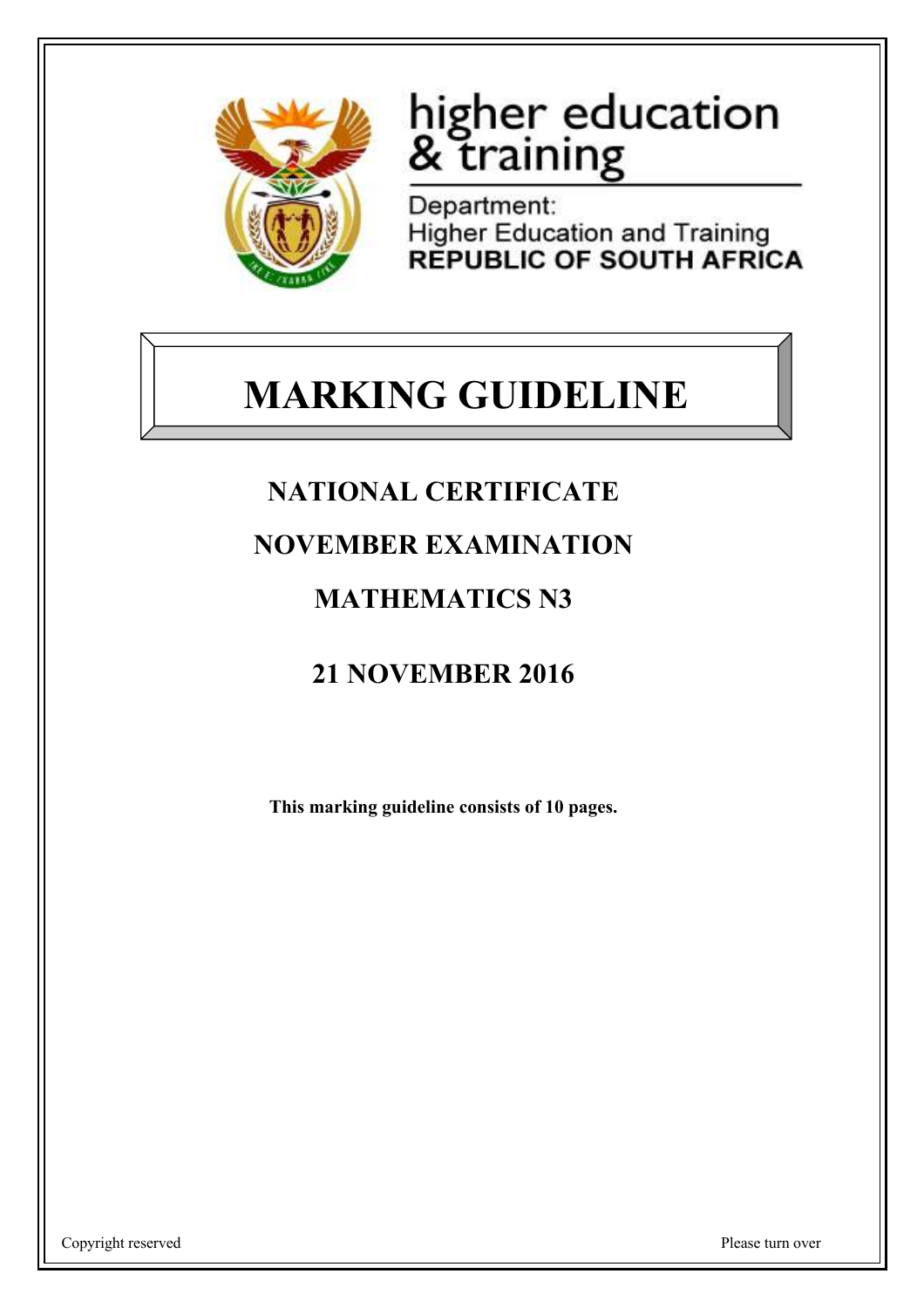#### $-2-$ **MATHEMATICS N3**

 $(2)$ 

#### $\checkmark$  = 1 Mark

#### **QUESTION 1**

 $1.1$  $1.1.1$ 

 $\sqrt{49x^2+56x+16}$ = $\sqrt{(7x+4)^2}$ <br>= 7x + 4  $\checkmark$  $\checkmark$ 

 $1.1.2$ 

$$
\left(a^{\frac{1}{3}} - a^{-\frac{2}{3}}\right)\left(a + a^{-1} - 2\right)^{-1}
$$
\n
$$
= \left(\sqrt[3]{a} - \frac{1}{\sqrt[3]{a^{2}}}\right)\left(a + \frac{1}{a} - 2\right)^{-1}
$$
\n
$$
= \left(\frac{\sqrt[3]{a} \cdot \sqrt[3]{a^{2}} - 1}{\sqrt[3]{a^{2}}}\right)\left(\frac{a^{2} - 2a + 1}{a}\right)^{-1}
$$
\n
$$
= \left(\frac{a - 1}{\sqrt[3]{a^{2}}}\right)\left(\frac{(a - 1)^{2}}{a}\right)^{-1}
$$
\n
$$
= \left(\frac{a - 1}{\frac{2}{a^{3}}}\right)\frac{a}{(a - 1)^{2}}
$$
\n
$$
= \frac{a^{\frac{1}{3}}}{(a - 1)} or \frac{\sqrt[3]{a}}{a - 1}
$$

 $\left(a^{\frac{1}{3}}-a^{-\frac{2}{3}}\right)(a+a^{-1}-2)^{-1}$  $=\left(a^{\frac{1}{3}}-\frac{1}{a^{\frac{2}{3}}}\right)(a+\frac{1}{a^{1}}-2)^{-1}$   $\checkmark$   $\checkmark$  $=\left(\frac{a-1}{a^{\frac{2}{3}}}\right)\left(\frac{a^2-2a+1}{a}\right)^{-1} \checkmark$  $=\left(\frac{a-1}{a^{\frac{2}{3}}}\right)\frac{a}{\left(a-1\right)^2} \qquad \checkmark \qquad \checkmark$  $=\frac{a^{\frac{1}{3}}}{(a-1)}$   $\checkmark$  $(7)$ 

 $1.1$ 

$$
\frac{3x^2 - 7x + 2}{2x^2 - 5x - 3} \div \frac{x^2 + x - 6}{x^2 - 9}
$$
\n
$$
\frac{(3x - 1)(x - 2)}{(2x + 1)(x - 3)} \times \frac{\sqrt{(x - 3)(x + 3)}}{(x - 2)(x + 3)} \times \frac{3x - 1}{2x + 1} \times \frac{3x - 1}{2x + 1} \times \frac{3x - 1}{2x + 1} \times \frac{3x - 1}{2x + 1} \times \frac{3x - 1}{2x + 1} \times \frac{3x - 1}{2x + 1} \times \frac{3x - 1}{2x + 1} \times \frac{3x - 1}{2x + 1} \times \frac{3x - 1}{2x + 1} \times \frac{3x - 1}{2x + 1} \times \frac{3x - 1}{2x + 1} \times \frac{3x - 1}{2x + 1} \times \frac{3x - 1}{2x + 1} \times \frac{3x - 1}{2x + 1} \times \frac{3x - 1}{2x + 1} \times \frac{3x - 1}{2x + 1} \times \frac{3x - 1}{2x + 1} \times \frac{3x - 1}{2x + 1} \times \frac{3x - 1}{2x + 1} \times \frac{3x - 1}{2x + 1} \times \frac{3x - 1}{2x + 1} \times \frac{3x - 1}{2x + 1} \times \frac{3x - 1}{2x + 1} \times \frac{3x - 1}{2x + 1} \times \frac{3x - 1}{2x + 1} \times \frac{3x - 1}{2x + 1} \times \frac{3x - 1}{2x + 1} \times \frac{3x - 1}{2x + 1} \times \frac{3x - 1}{2x + 1} \times \frac{3x - 1}{2x + 1} \times \frac{3x - 1}{2x + 1} \times \frac{3x - 1}{2x + 1} \times \frac{3x - 1}{2x + 1} \times \frac{3x - 1}{2x + 1} \times \frac{3x - 1}{2x + 1} \times \frac{3x - 1}{2x + 1} \times \frac{3x - 1}{2x + 1} \times \frac{3x - 1}{2x + 1} \times \frac{
$$

 $(6)$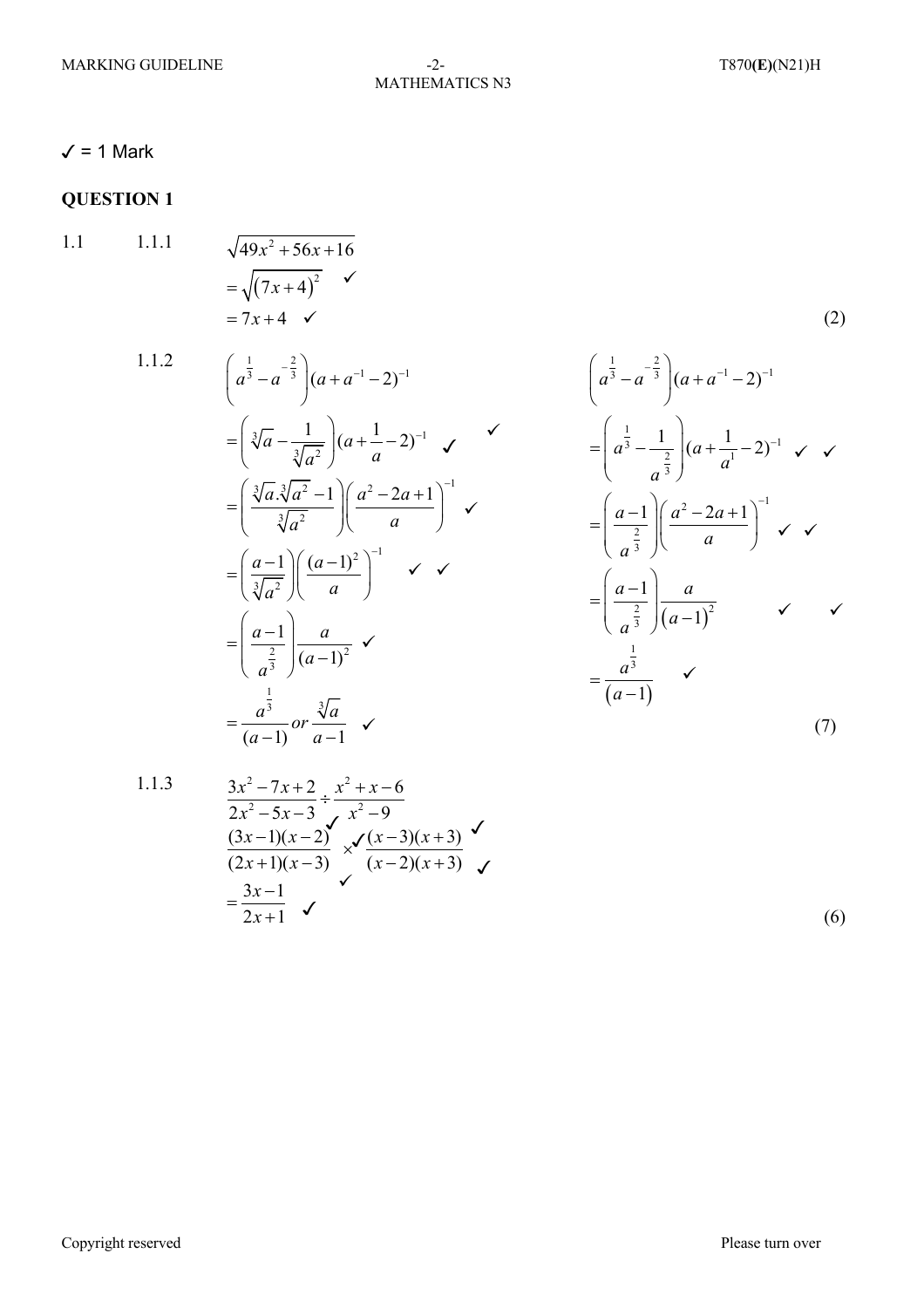1.2

If 
$$
f(x)
$$
 is divided by 2x+1, then the remainder is  $f\left(-\frac{1}{2}\right)$   
\n
$$
\checkmark
$$
\nHence  $f\left(-\frac{1}{2}\right) = 16\left(\frac{-1}{2}\right)^3 - p\left(-\frac{1}{2}\right)^2 + 12\left(-\frac{1}{2}\right) + 3 = -7$   
\n
$$
16\left(-\frac{1}{8}\right) - \frac{1}{4}p - 6 + 3 = -7
$$
  
\n
$$
-2 - \frac{1}{4}p - 6 + 3 = -7
$$
  
\n
$$
-\frac{1}{4}p = -7 + 5
$$
  
\n
$$
p = -2 \times -\frac{4}{1}
$$
  
\n
$$
p = 8 \checkmark
$$
\n(4)

**[19]**

#### **QUESTION 2**

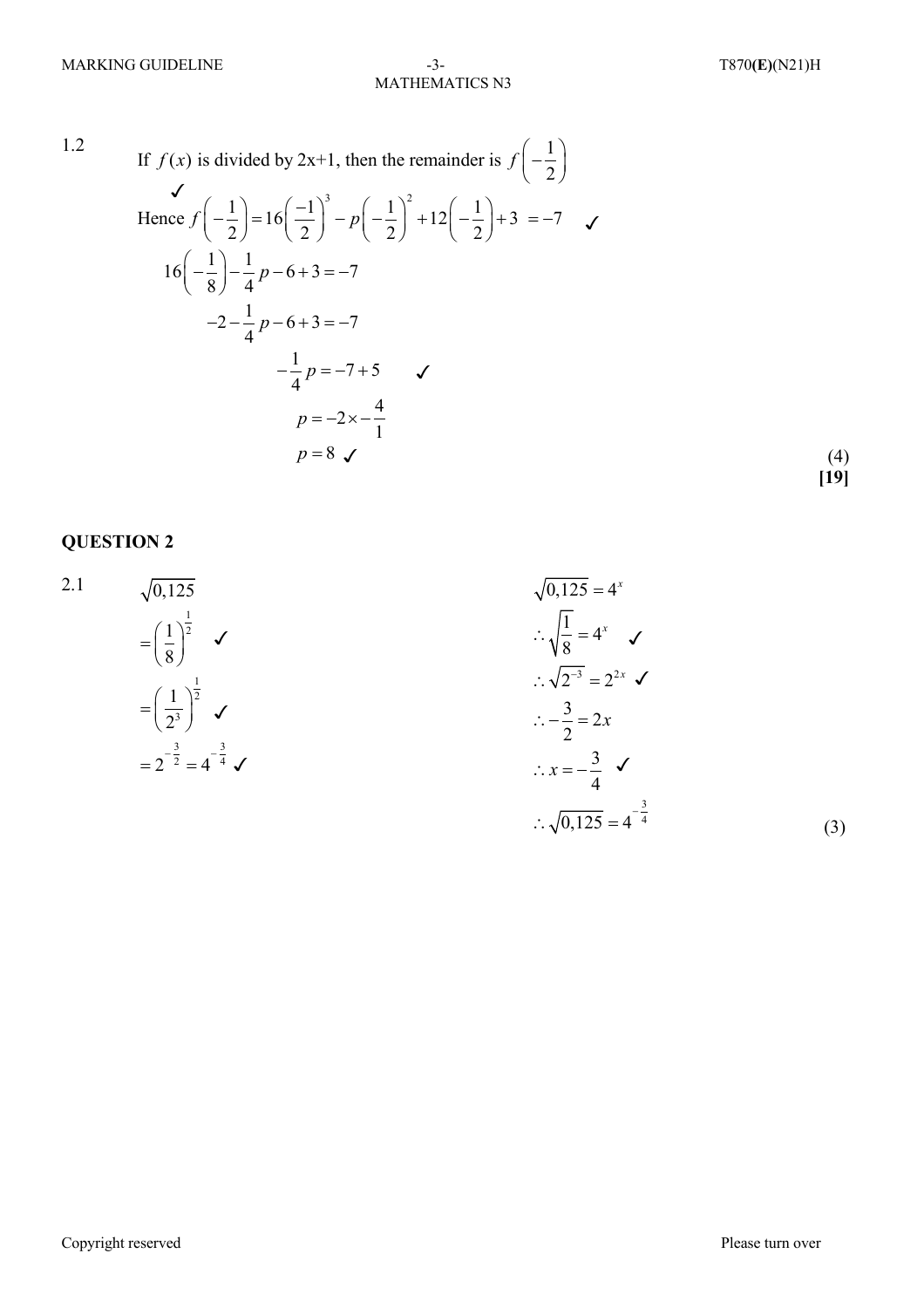(6)

2.2 2.2.1

$$
2\log x + \log \frac{3}{4} - \log \left(2x + \frac{3}{4}\right) = 0
$$
\n
$$
2\log x + \log \frac{3}{4} - \log \left(2x + \frac{3}{4}\right) = 0
$$
\n
$$
\log_{10} \frac{\frac{3}{4}x^2}{2x + \frac{3}{4}} = 0
$$
\n
$$
\therefore \log x^2 + \log \frac{3}{4} = \log \left(2x + \frac{3}{4}\right)
$$
\n
$$
\therefore \log \left(\frac{3x^2}{4}\right) = \log \left(2x + \frac{3}{4}\right)
$$
\n
$$
10^0 = \frac{\frac{3}{4}x^2}{2x + \frac{3}{4}}
$$
\n
$$
\therefore \frac{3x^2}{4} = 2x + \frac{3}{4}
$$
\n
$$
\therefore 3x^2 = 8x + 3
$$
\n
$$
\frac{3x^2}{8x + 3} = 1
$$
\n
$$
\therefore 3x^2 - 8x - 3 = 0
$$
\n
$$
3x^2 - 8x - 3 = 0
$$
\n
$$
3x^2 - 8x - 3 = 0
$$
\n
$$
3x + 1 = 0
$$
\n
$$
3x - 3 = 0
$$
\n
$$
3x + 1 = 0
$$
\n
$$
x - 3 = 0
$$
\n
$$
3x + 1 = 0
$$
\n
$$
x - 3 = 0
$$
\n
$$
x = \frac{-1}{3}(\ln a)
$$
\n
$$
x = 3
$$
\n
$$
x = \frac{-1}{3}(\ln a)
$$
\n
$$
x = 3
$$

2.2.2  
\n
$$
\frac{4}{x-2} + \frac{2x-3}{4-x^2} = \frac{5}{x+2}
$$
\n
$$
\frac{4}{x-2} - \frac{2x-3}{(x-2)(x+2)} = \frac{5}{x+2}
$$
\n
$$
4(x+2) - 2x + 3 = 5(x-2)
$$
\n
$$
4x+8-2x+3 = 5x-10
$$
\n
$$
-3x = -21
$$
\n
$$
x = 7
$$
\n(5)  
\n[14]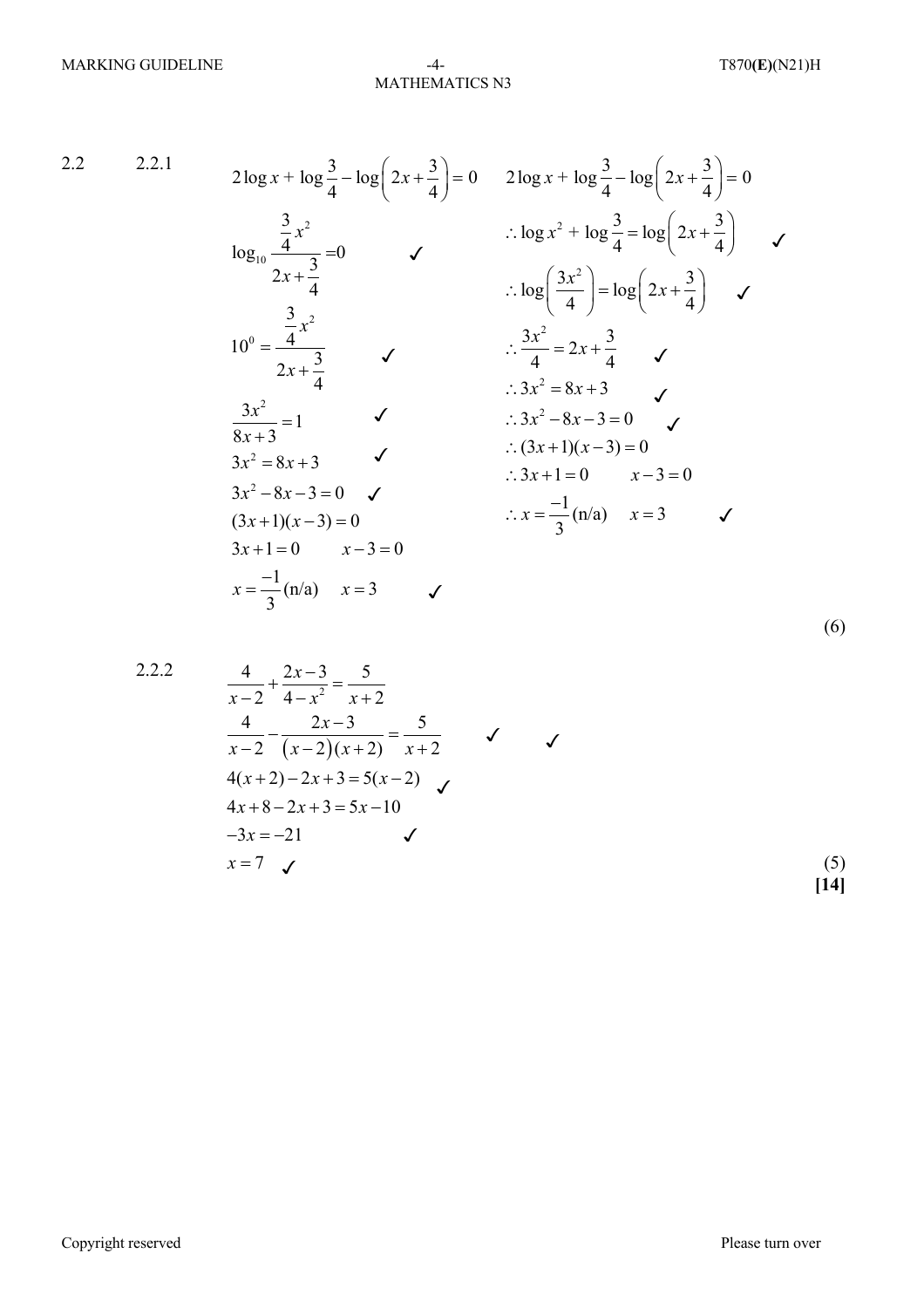#### **QUESTION 3**

3.1 (5) 3.2 Let the number of women =  $x$ ∴ the number of men =  $x-34$ and the number of children  $= x+60$ There are 92 women  $\checkmark$ Let the number of men  $= x$ let the number of women =  $x + 34$ let the number of children = There are 92 women  $\checkmark$  (3) 3.3 (5) **[13]**  $-18 - x^2 = 9x$  $x^2 + 9x + 18 = 0$   $\checkmark$  $x^2+9x+\frac{81}{4}=-18+\frac{81}{4}$  $\therefore \left(x + \frac{9}{2}\right)^2 = 2,25$ 4 4  $x = -\frac{9}{2} \pm \sqrt{2, 25}$  $x = -3$  or  $x = -6$  $x^2 + 9x + \frac{61}{4} = -18 + \frac{61}{4}$   $\checkmark$  $\therefore$   $x + x - 34 + x + 60 = 302$  $\therefore$  3x = 276  $\therefore$   $x = 92$  $x + 34 + 60$  $x = 58$  $3x = 174$  $3x + 128 = 302$  $\therefore$   $x + x + 34 + x + 94 = 302$  $PV^n = C$ *P*  $V^n = \frac{C}{R}$   $\checkmark$ *P*  $\log V^n = \log \frac{C}{R}$  <del>V</del>  $n \log V = \log C - \log P$ *V*  $n = \frac{\log C - \log P}{\sqrt{C}}$ log  $=\frac{\log C - \log C}{\log C}$  $log 18, 3 - log 2000$ log 0, 48  $1, 262 - 3, 301$ 0,319  $n = 6,395$   $\checkmark$  $n = \frac{\log 18, 3 - \log 2000}{1 - \log 10}$   $\checkmark$  $n = \frac{1,262 - 1,262 - 1}{-0,3}$  $PV^n = C$  $2000 \times (0, 48)^n = 18,3$ ∴  $(0, 48)^n = \frac{18,3}{2000}$  ✓  $\therefore \log(0, 48)^n = \log\left(\frac{18, 3}{2000}\right)$  $\therefore n \log(0, 48) = \log \left( \frac{18, 3}{2000} \right)$  $log18,3 - log2000$ log 0, 48  $1, 262 - 3, 301$ 0,319  $n = 6,395$   $\checkmark$  $\therefore n = \frac{\log 18.3 - \dots}{10}$  $\therefore n = \frac{1,262 - 1}{-0,3}$ ✓ ✓  $\overline{I}$ ✓ ✓ ✓ ✓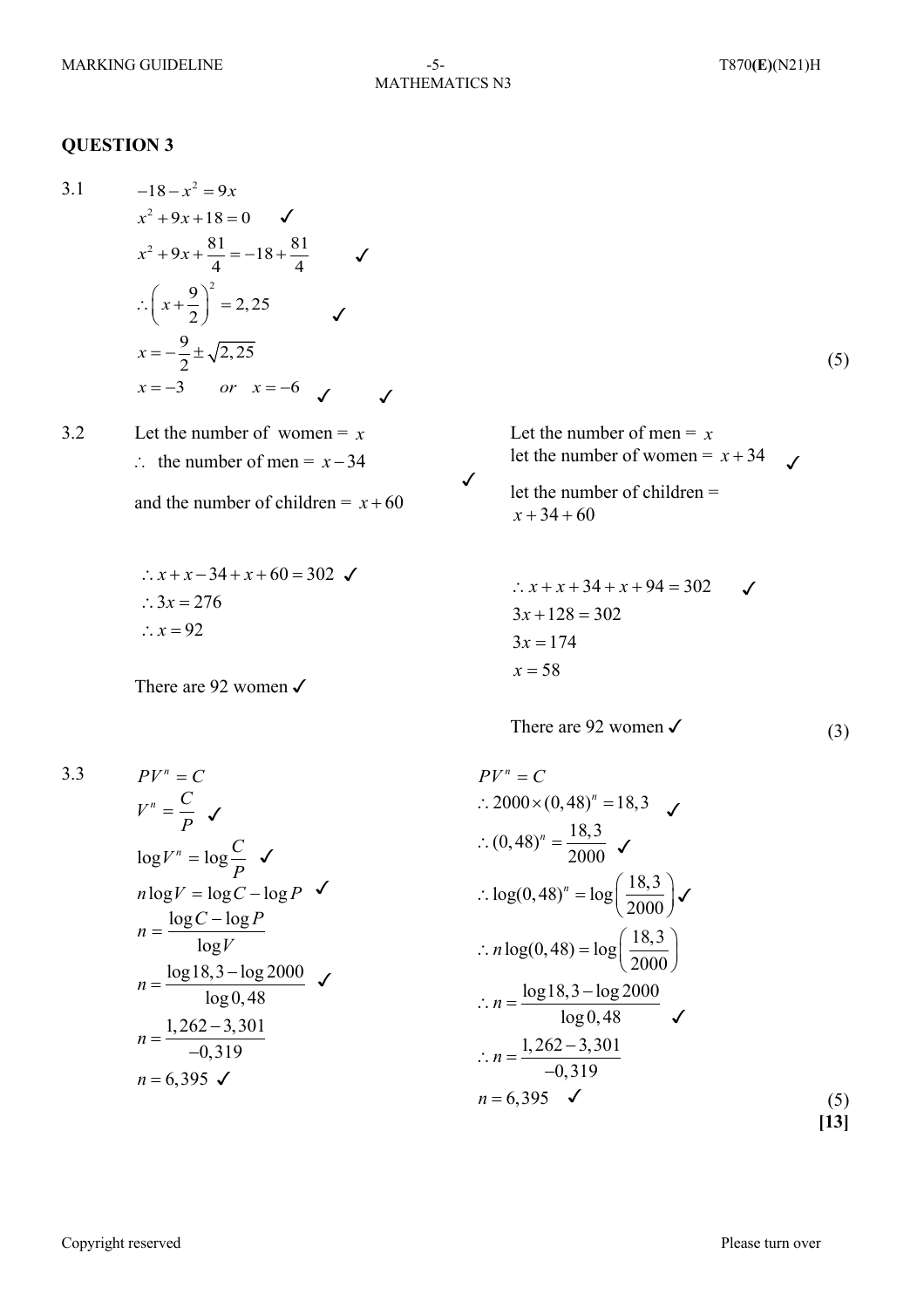#### **QUESTION 4**

4.1

$$
M(x_M; y_M) = \left(\frac{-2+1}{2}; \frac{1-2}{2}\right) \checkmark
$$
  
= 
$$
\left(\frac{-1}{2}; \frac{-1}{2}\right) \checkmark
$$
 (2)

4.2 
$$
DM = MB \dots \text{ diagonals of parm}
$$
  
\nMidpoint of  $DB = M(x_M; y_M) = \left(\frac{-1}{2}; \frac{-1}{2}\right)$   
\n
$$
\therefore M(x_M; y_M) = \left(\frac{x+2}{2}; \frac{y+2}{2}\right) = \left(\frac{-1}{2}; \frac{-1}{2}\right) \checkmark
$$
  
\n
$$
\therefore \frac{x+2}{2} = \frac{-1}{2} \text{ and } \frac{y+2}{2} = \frac{-1}{2} \checkmark
$$
  
\n
$$
\therefore x = -3 \qquad y = -3
$$
  
\nCoordinates of  $D = (-3; -3) \checkmark$  (3)

4.3 
$$
BC = \sqrt{(x_2 - x_1)^2 + (y_2 - y_1)^2}
$$

$$
= \sqrt{[1 - 2]^2 + [-2 - 2]^2}
$$

$$
= \sqrt{1 + 16} \checkmark
$$

$$
= \sqrt{17} \text{ units} \checkmark
$$

4.4 
$$
m_{BC} = \frac{2 - (-2)}{2 - 1} = 4
$$
   
\n $\alpha = \tan^{-1} m = \tan^{-1}(4) = 75,964^{\circ}$    
\n(2)

#### 4.5

The gradient of a line perpendicular to  $BC = -\frac{1}{4}$ 

The equation of the line is

$$
y-y_A = -\frac{1}{4}(x-x_A)
$$
  
\n
$$
y-1 = -\frac{1}{4}(x+2) \checkmark
$$
  
\n
$$
y-1 = -\frac{1}{4}x-\frac{1}{2}
$$
  
\n
$$
\therefore y = -\frac{1}{4}x+\frac{1}{2}\checkmark
$$
\n(3)

(2)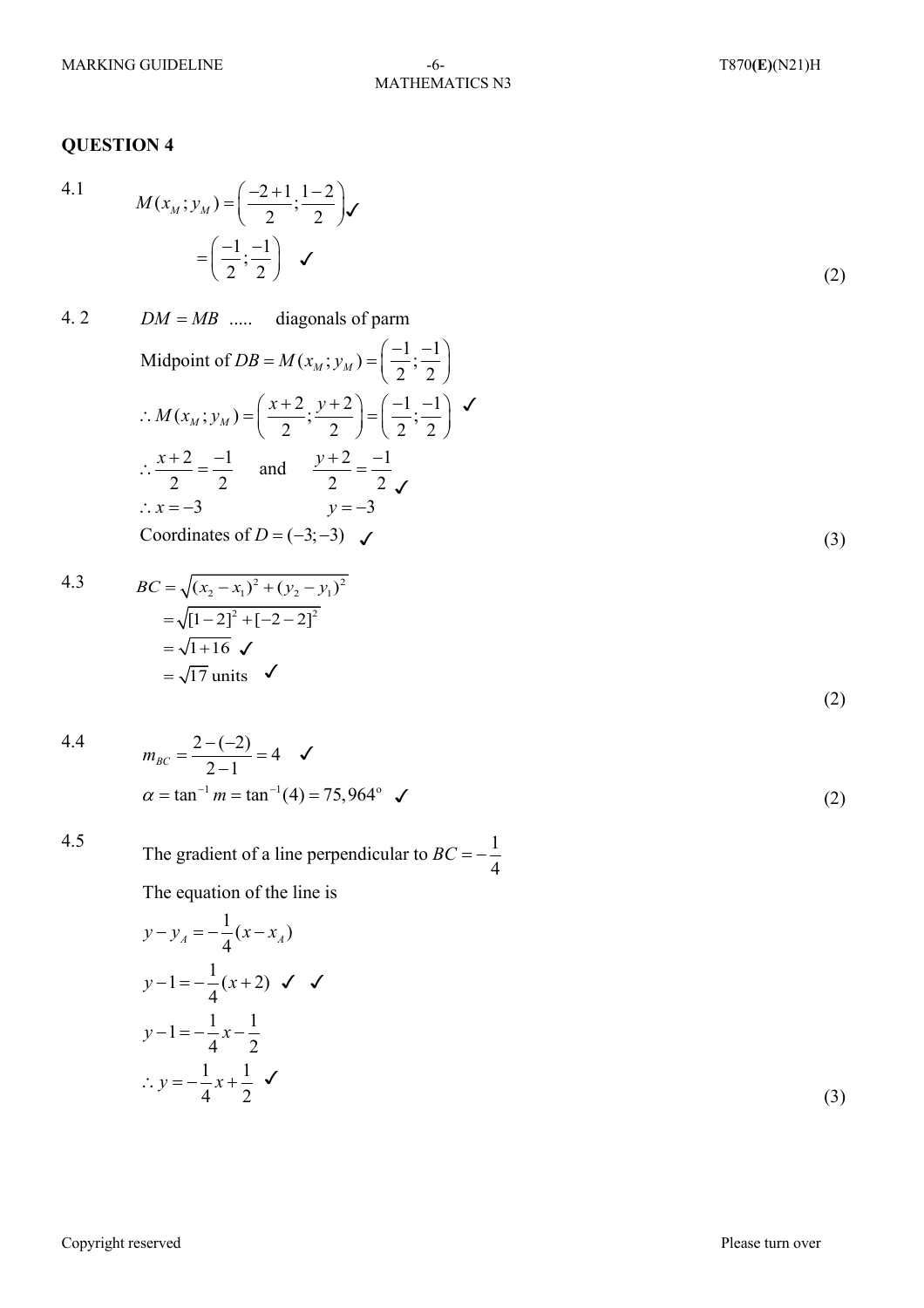**[15]**

4.6 The gradient is not defined when a line is parallel to the y-axis(that is, vertical). ALL x co-ordinates are equal is the equation of the line …………..equation 1 \*x* = -2 ……………………….equation 2  $2y - x = 5$ ✓

> Solve equation 1 and 2 simultaneously Substitute 1 into 2

$$
\therefore 2y - (-2) = 5
$$
  

$$
y = \frac{3}{2} \quad \checkmark
$$

Point of intersection  $(-2;\frac{3}{2})$   $\checkmark$  (3)

#### **QUESTION 5**



5.2 5.2.1 Since the zeros of  $f(x)$  are 0, 6 and 6 (the x-axis is tangent to the curve): (5)  $f(x) = -x(x-6)(x-6)$   $\checkmark$  Coefficient of  $x^3$  is -1 as given.  $f(x) = -x^3 + 12x^2 - 36x$   $\checkmark$  $a = 12, b = -36 \text{ and } c = 0$ 

Copyright reserved Please turn over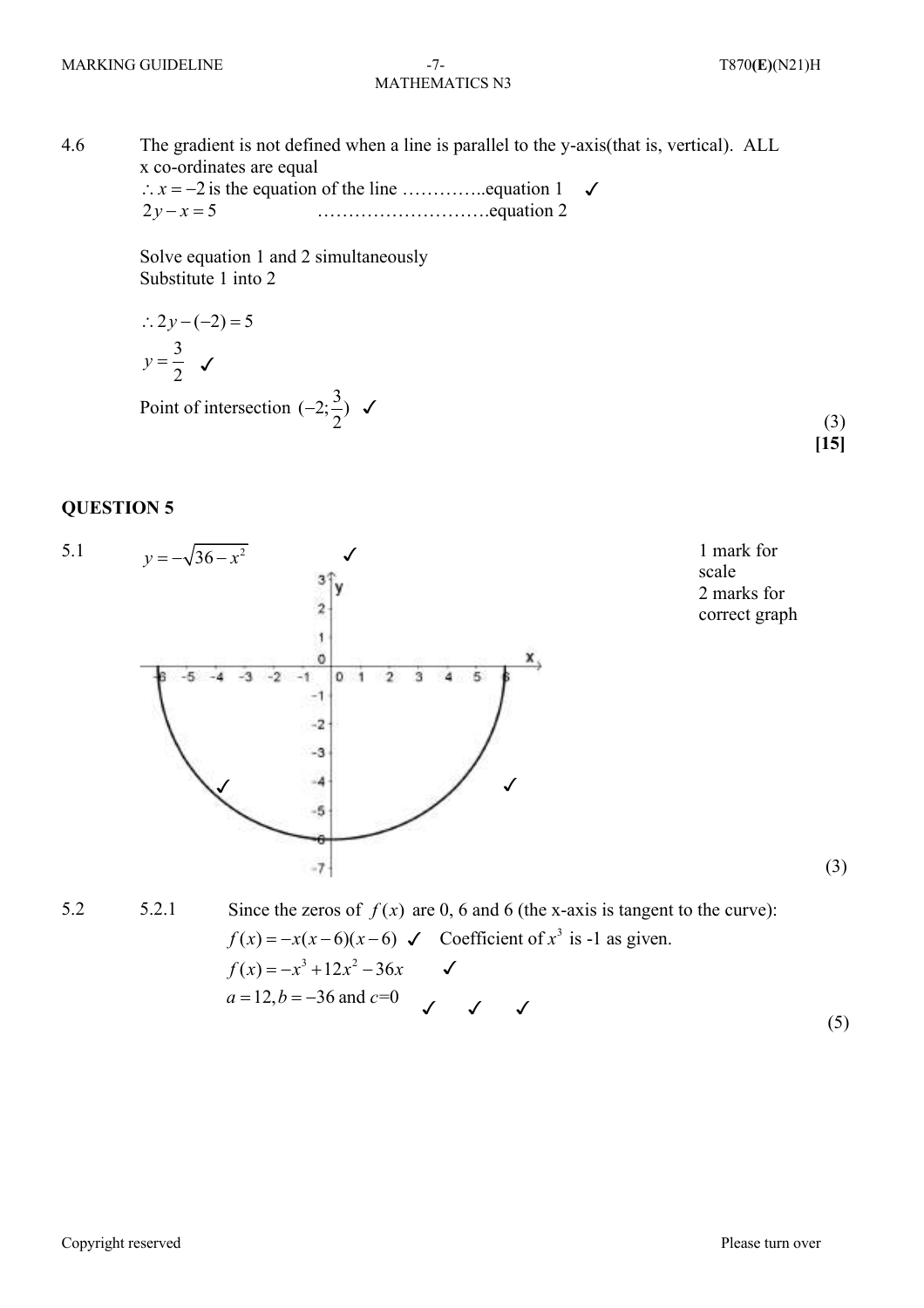5.2.2 
$$
f'(x) = -3x^2 + 24x - 36
$$
  
\nbut at the turning point,  $f'(x) = 0$   
\n $\therefore -3x^2 + 24x - 36 = 0$ 

5.3

$$
y = x^{\frac{1}{2}} - \frac{3}{x^2}
$$
  
\n
$$
y = x^{\frac{1}{2}} - 3x^{-2}
$$
  
\n
$$
\frac{dy}{dx} = \frac{1}{2\sqrt{x}} + 6x^{-3}
$$
  
\n
$$
= \frac{1}{2\sqrt{x}} + \frac{6}{x^3}
$$
 (4)

**QUESTION 6**

6.1  
\n
$$
\frac{\cos^2(90^\circ + x)}{\sin(90^\circ - x) + 1 - \sin^2 x} = \frac{1 - \cos x}{\cos x}
$$
\n
$$
LHS = \frac{\cos^2(90^\circ + x)}{\sin(90^\circ - x) + 1 - \sin^2 x}
$$
\n
$$
= \frac{\sin^2 x}{\cos x + \cos^2 x} \checkmark
$$
\n
$$
= \frac{1 - \cos^2 x}{\cos x (1 + \cos x)} \checkmark
$$
\n
$$
= \frac{(1 - \cos x)(1 + \cos x)}{\cos x (1 + \cos x)} \checkmark
$$
\n
$$
= \frac{1 - \cos x}{\cos x} \checkmark
$$
\n
$$
= RHS
$$

(7)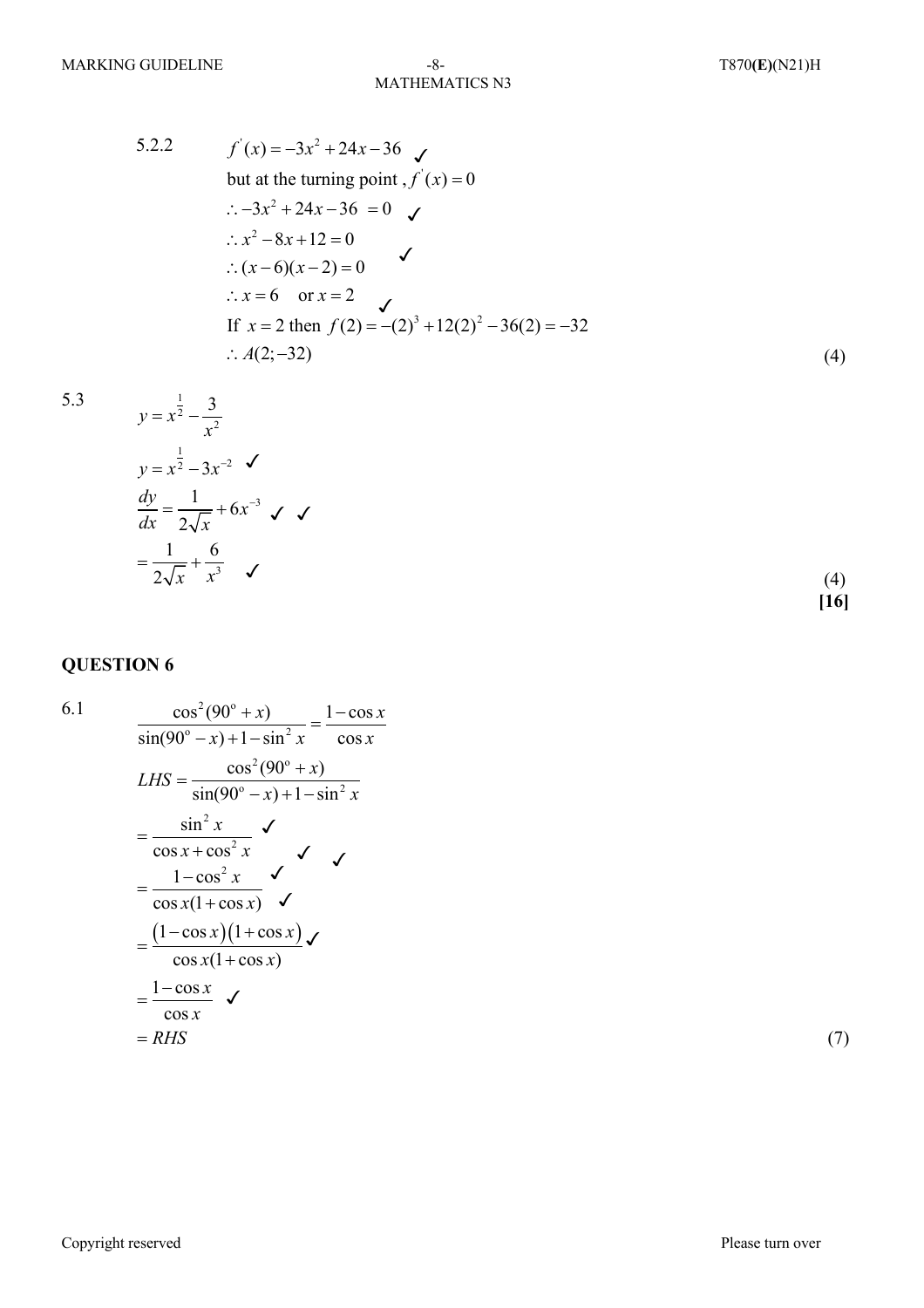6.2





 $(3)$ 

6.3



 $6.3.1$ 

$$
\hat{A} = 127^{\circ} - 90^{\circ} = 37^{\circ}
$$
\n
$$
\hat{B} = 270^{\circ} - 255^{\circ} = 15^{\circ}
$$
\n
$$
\hat{C} = 180^{\circ} - 15^{\circ} - 37^{\circ} = 128^{\circ}
$$
\n
$$
\frac{BC}{\sin A} = \frac{AB}{\sin C}
$$
\n
$$
\frac{BC}{\sin 37^{\circ}} = \frac{0,67}{\sin 128^{\circ}}
$$
\n
$$
BC = \frac{0,67 \times \sin 37^{\circ}}{\sin 128^{\circ}}
$$
\n
$$
= 0,51 \text{ km}
$$

 $(5)$